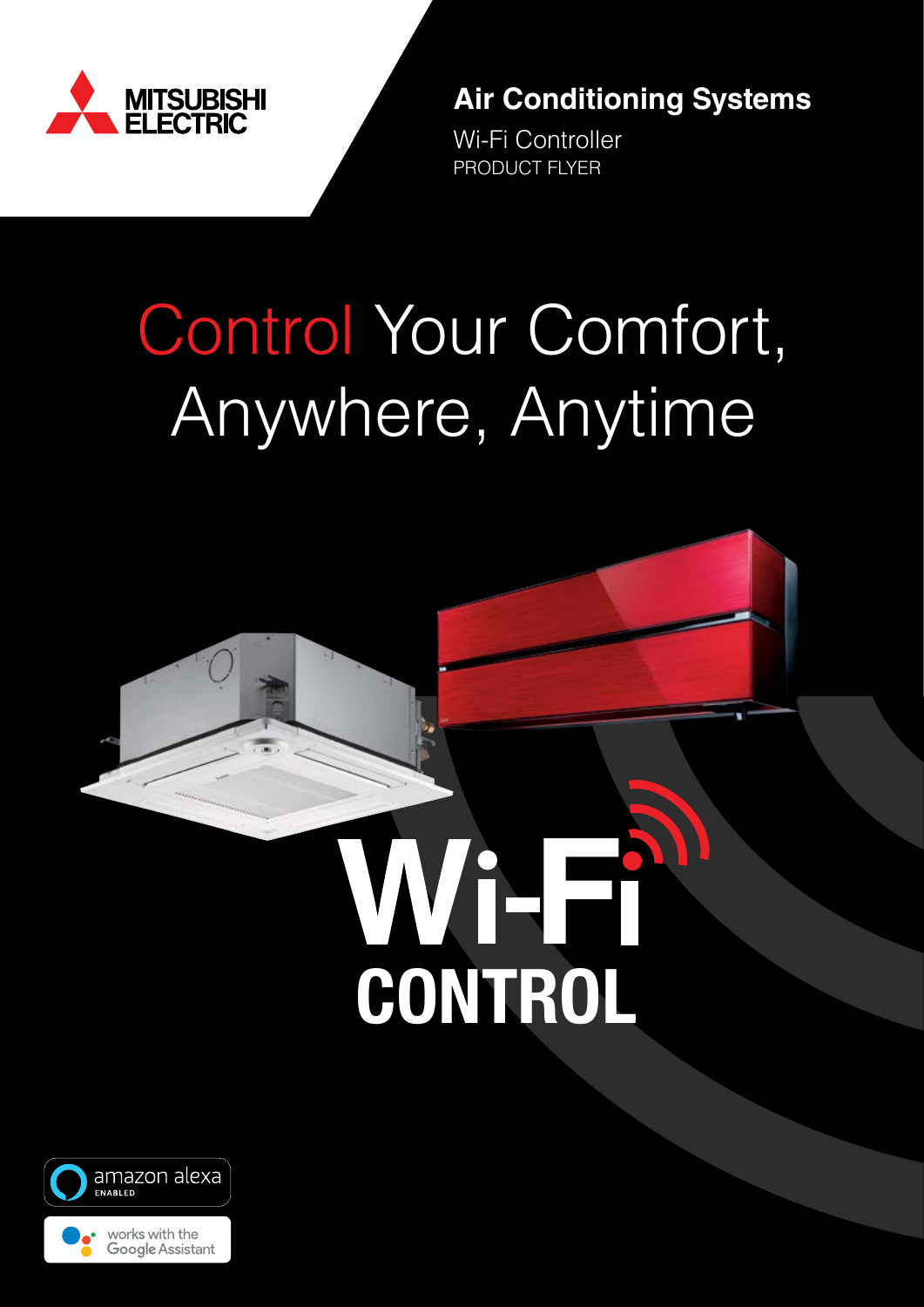

# Control Your Comfort Anywhere, Anytime

Wi-Fi CONTROL\*1

Wi-Fi Control unlocks the door to smarter heating and cooling, for total home comfort wherever you are.

This innovative technology connects your Mitsubishi Electric air conditioner to your smartphone, tablet or online account, giving you the freedom to fully control each unit on-the-go via an Internet connection from anywhere in the world.

- » **NEW** Wi-Fi Control compatible with Amazon Alexa and Google Assistant
- » View and control your air conditioner from anywhere in the world\*1
- » Enhance energy savings
- » Set up of 7 day weekly schedule
- » True two-way feedback
- » Control of individual zones when connected to ducted indoor units with a Zone **Controller**

\*1 Optional upgrade adapter required per unit (excludes LN Series due to built-in capabilities). Requires an Internet connection and the App downloaded from the App Store or Google Play Store on your smartphone or tablet with the latest Operating System available.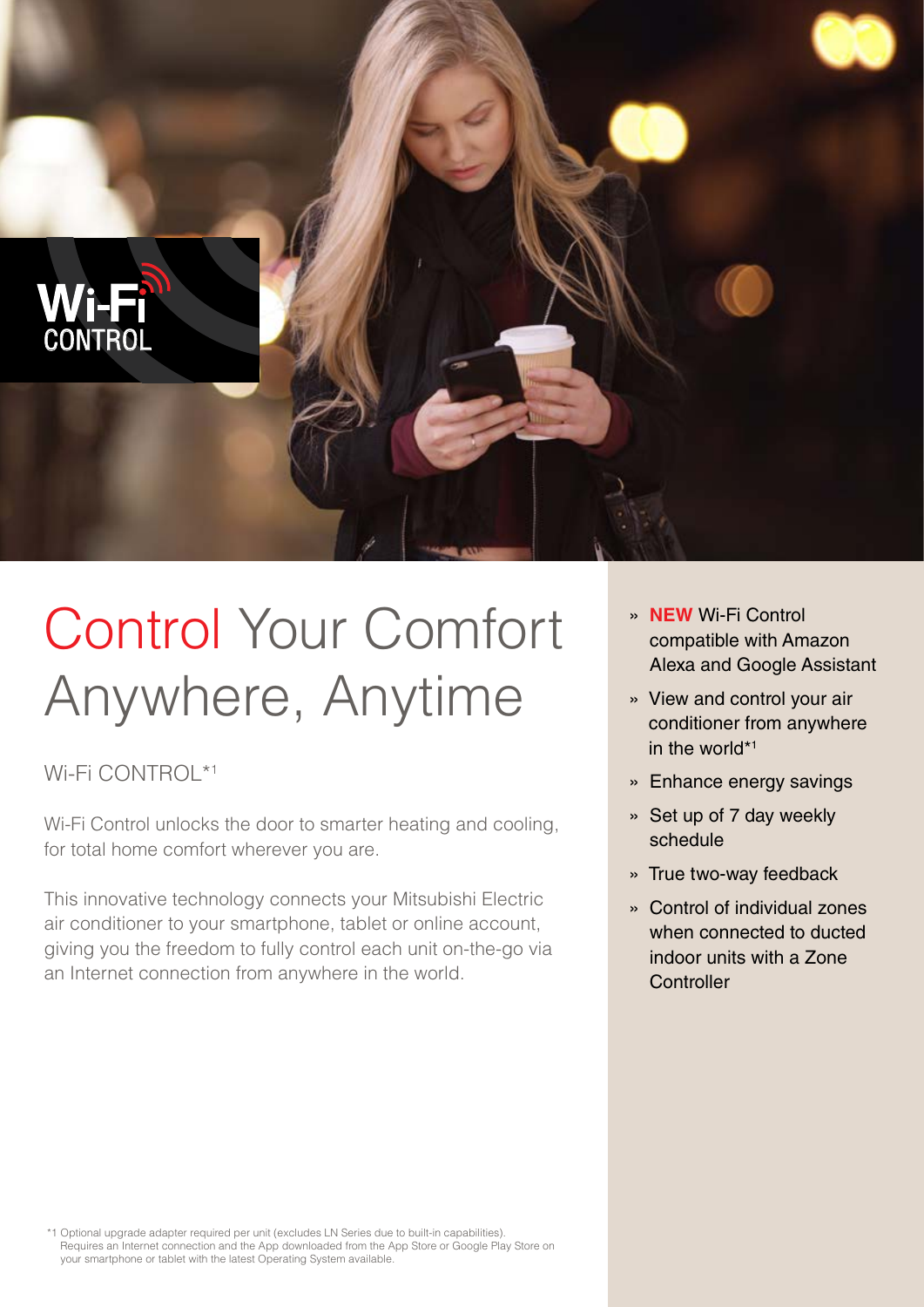

|               | All units               |                                                    |  |  |
|---------------|-------------------------|----------------------------------------------------|--|--|
| Home          |                         |                                                    |  |  |
|               | <b>C</b> Lounge<br>ඳි බ | 11 19°C 8 22°C                                     |  |  |
|               |                         | <b>b</b> Master Bedroom<br><b>⊗ O 1ปั18℃ ป็20℃</b> |  |  |
|               | <b>マーの</b>              | <b>Child's Bedroom</b><br>11 20°C <b>8</b> 20°C    |  |  |
| <b>Office</b> |                         |                                                    |  |  |
|               | Reception<br>Бâ         | 们 23°C                                             |  |  |



#### **NEW Wi-Fi Voice Control with Amazon Alexa and Google Assistant**

Mitsubishi Electric air conditioning systems connected with Wi-Fi Control<sup>\*1</sup> are now also Amazon Alexa<sup>\*2</sup> and Google Assistant\*3 enabled! This means you can enjoy hands-free control.

- \*1 Optional upgrade adapter required per unit (excludes LN Series due to built-in capabilities). Requires an Internet connection and the App downloaded from the App Store or Google Play Store on your smartphone or tablet with the latest Operating System available.
- \*2 To use Amazon Alexa to control your air conditioner, you will need an Amazon Alexa Echo device.
- \*3 To use Google Assistant to control your air conditioner, you will need a Google Home smart speaker.

#### **Control Multiple Units**

Our easy-to-use Wi-Fi Control allows you to customise the settings of each air conditioner in your home. Purchase multiple adapters to manage all air conditioners independently on the same account to ensure complete control over your system. The result is a tailored system to your needs.

Compatible with full current range of M Series, P Series and City Multi.

#### **Two Way Communication**

Equipped with advanced two-way communication, the Wi-Fi Control app provides you with confirmation that your command has been received by your air conditioner.

This means you can be confident that your air conditioner will do exactly what you want it to.



### **Room Temperature Limits**

#### Minimum Room Temperature

The minimum room temperature feature enables everyone to enjoy a happy and comfortable home or work place. Using advanced technology, the air conditioner senses when the room temperature drops below the set minimum temperature and automatically turns on to ensure the minimum temperature is maintained. Ideal for children's bedrooms and offices, you can be rest assured your family will stay comfortable.

#### Maximum Room Temperature

The maximum room temperature feature enables you to comfortably enjoy the summer heat. Using advanced technology, your air conditioner will automatically turn on when it reaches the set maximum temperature, cooling the air and allowing you to enjoy the warm seasons in ultimate comfort.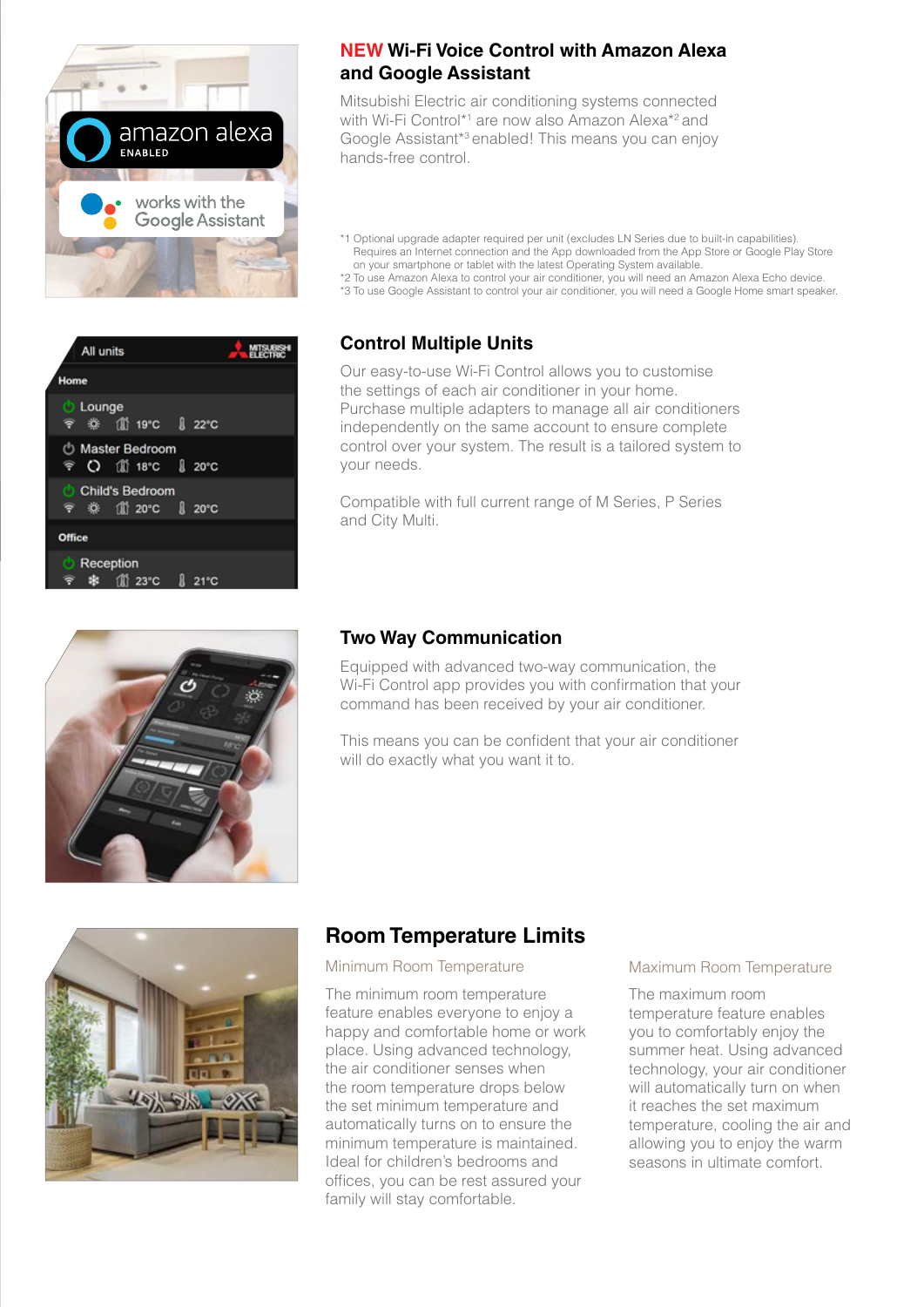### HOW DOES Wi-Fi CONTROL WORK?



### **Minimum Requirements for Wi-Fi Control**

- 1. Compatible WPA2-AES capable router with WPS wireless network with coverage including the air conditioners installation location.
- 2. A PC/Tablet/Smartphone that is Apple/Android/Windows compatible.
- 3. Mitsubishi Electric Wi-Fi Interface (MAC-568IF-E) per indoor unit.
- 4. Google Home/Amazon Alexa (for Voice Control).

### **Compatible Units Specifications**

M Series Indoor Units\* P Series Indoor Units\* CITY MULTI Indoor Units\*

| Model                           | <b>MAC-568IF-E</b>          |
|---------------------------------|-----------------------------|
| Input Voltage                   | DC 12.7V (from indoor unit) |
| <b>Power Consumption</b>        | MAX 2W                      |
| Size $W \times H \times D$ (mm) | 88 x 49 x 18.5              |
| Weight                          | 105g (including cable)      |
| <b>RF</b> Channel               | 1ch $\sim$ 13ch             |
| <b>Radio Protocol</b>           | IEEE 802.11b/g/n (20)       |
| Encryption                      | <b>AES</b>                  |
| Authentication                  | <b>PSK</b>                  |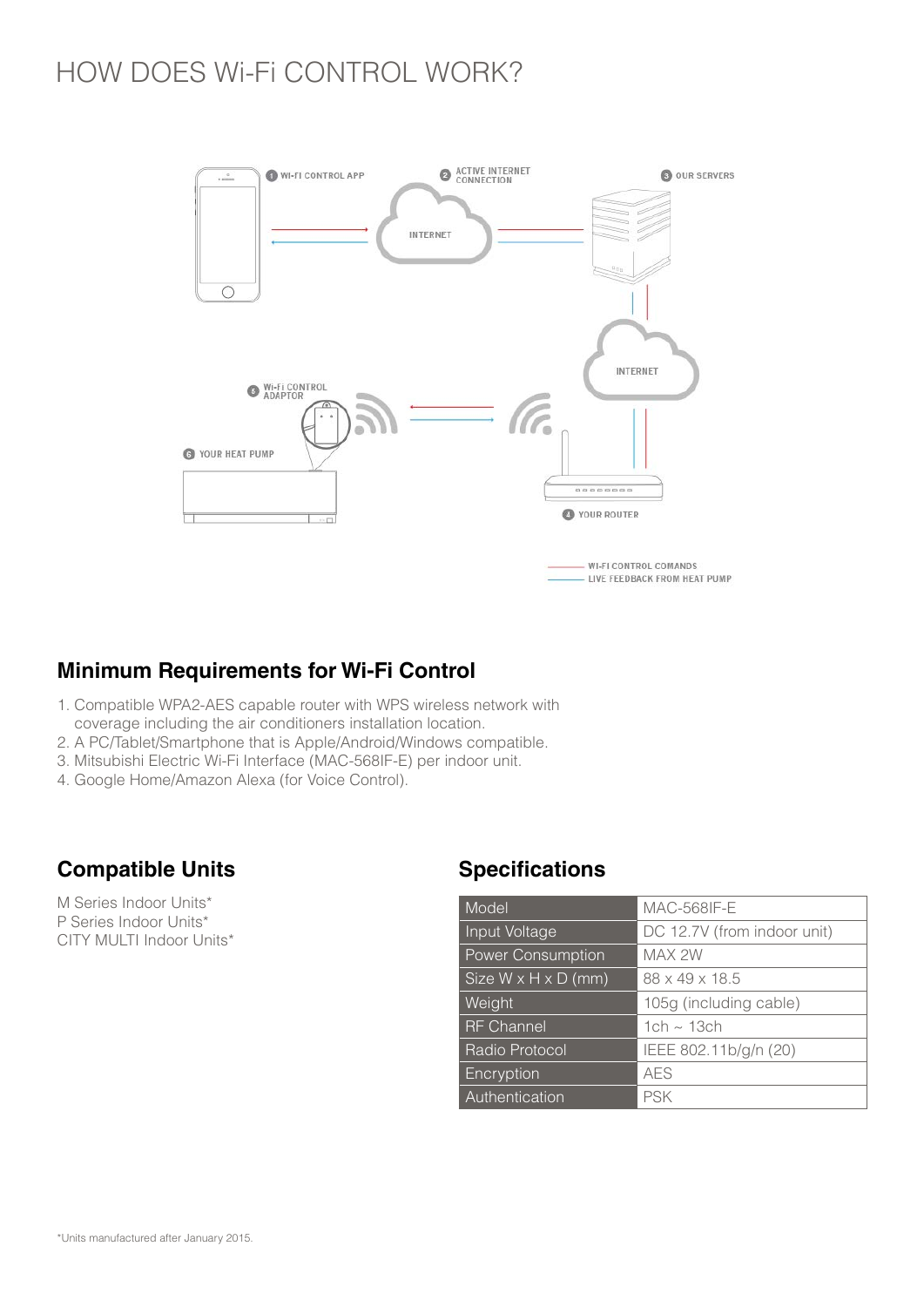

## Wi-Fi VOICE CONTROL WITH AMAZON ALEXA



Mitsubishi Electric Air Conditioners conneted with optional Wi-Fi Control are now also Amazon Alexa enabled! This means you can now enjoy hands-free air conditioner control.

Coming home with your hands full? Relaxing on the sofa and not ready just yet to get up for the remote? Now you can tell your air conditioner to turn itself on without lifting a finger!

#### **What is Alexa?**

Alexa is Amazon's cloud-based voice service. With Alexa, you can ask to play music, hear the news, check weather, control smart home devices, and more.

To use Alexa you will need an Amazon Echo device.

Amazon Echo is a hands-free, voice controller speaker. It connects to the Alexa voice service - the brain behind Echo. Now you can simply ask Alexa to change the room temperature. All you need to say is the wake word "Alexa" and Echo responds accordingly.

With an Amazon Echo device and a Wi-Fi Control Interface connected to your Mitsubishi Electric Air Conditioner, you can take your home comfort to the next level.

#### Just ask Alexa...

*"Alexa, turn on the lounge to 24" "Alexa, what is the lounge set to?" "Alexa, set the lounge to 21" "Alexa, turn off the lounge"*

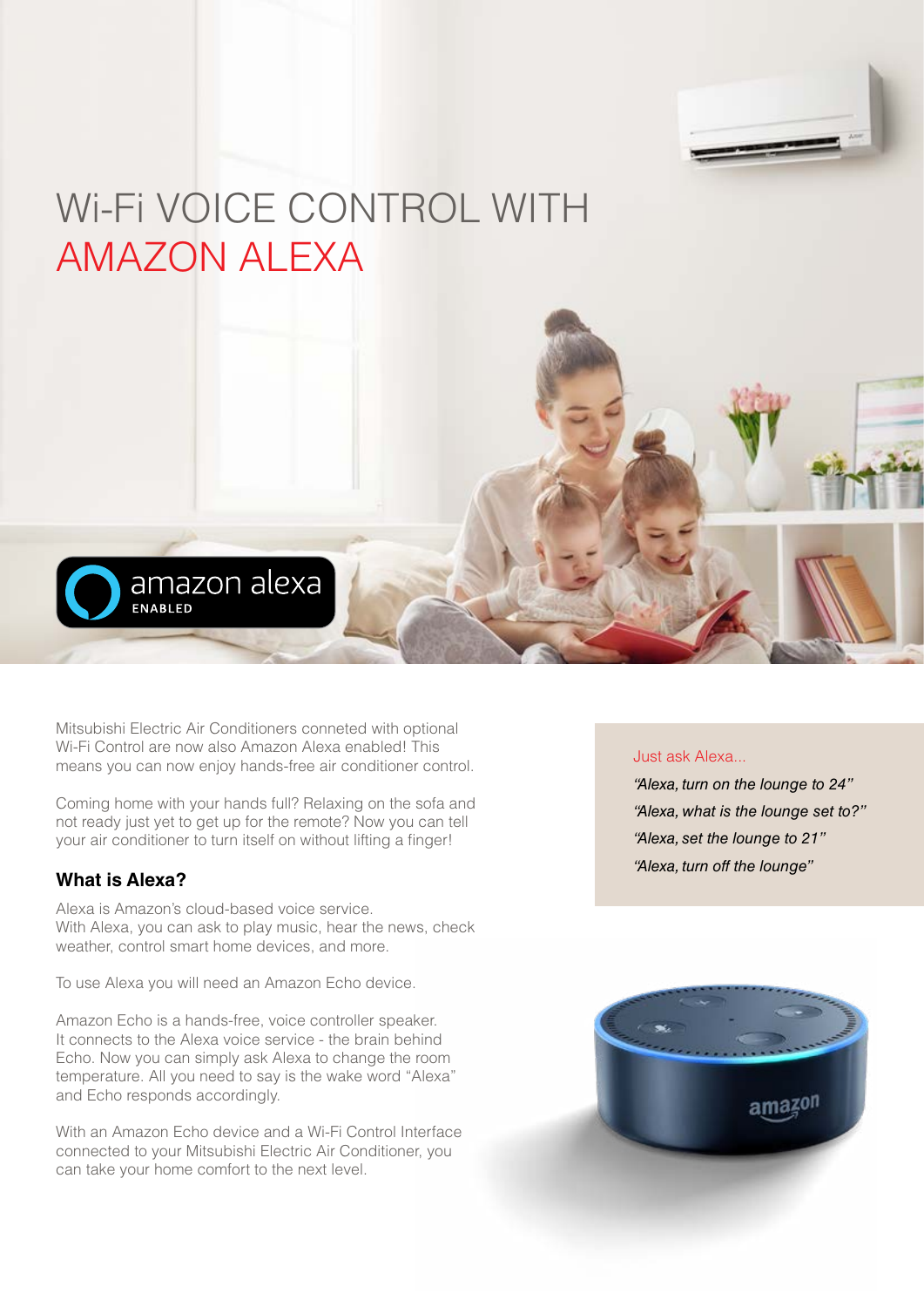#### **How to connect to Amazon Alexa**

Mitsubishi Electric has integrated Wi-Fi Air Conditioner Control to be used as a smart home device with Amazon Alexa. With the power of voice you can relax and take control of your air conditioner to achieve the ultimate in home comfort. For example, if you have an Alexa-enabled Wi-Fi Control air conditioner installed in your lounge named 'Lounge', you could just say "Alexa, turn on the lounge" without having to stop what you were doing.

#### 1. SET UP YOUR Wi-Fi CONTROL APP

If Wi-Fi Control is already configured and working with your air conditioner continue to *step two*. Otherwise, download the Wi-Fi Air Control App from the Apple Store or from Google Play, and follow the setup guide located under **[Support] [How to Setup]** to add your Mitsubishi Electric Air Conditioner to Wi-Fi Control.

#### 2. SET UP YOUR AMAZON ALEXA DEVICE AND APP

If Alexa is already configured, then continue to *step three*. Otherwise, follow Amazon's guide to set up your Echo.

#### 3. LINK ALEXA WITH MITSUBISHI ELECTRIC Wi-Fi CONTROL





Browse or enter search keywords for Mitsubishi Electric - Wi-Fi Control, and select it.



If you already have an Amazon account, you may find your country is set to the United States. If that is the case, then you should search US Amazon for **"Melview"**  and select **"Melview Wi-Fi Control"**.

> Melview - Wi-Fi Control on view on finites



Then select **ENABLE**.

Open your Amazon Alexa app, navigate to **Menu** $\equiv$ , then select **Skills**.



Follow the on-screen instructions and **Login** to your **Mitsubishi Electric Wi-Fi Control Account.**  Please ensure you use your email address and password that you login into Mitsubishi Electric Wi-Fi Control with.



You have now successfully linked Mitsubishi Electric Wi-Fi Control to Alexa. Now select **Done**.



Next, select **DISCOVER DEVICES**, or just Alexa "Discover my devices". Alexa will find your air conditioner(s) that you have connected in Mitsubishi Electric Wi-Fi Control.



You can now control your air conditioner(s) with Alexa. Just ask "Alexa, turn lounge on".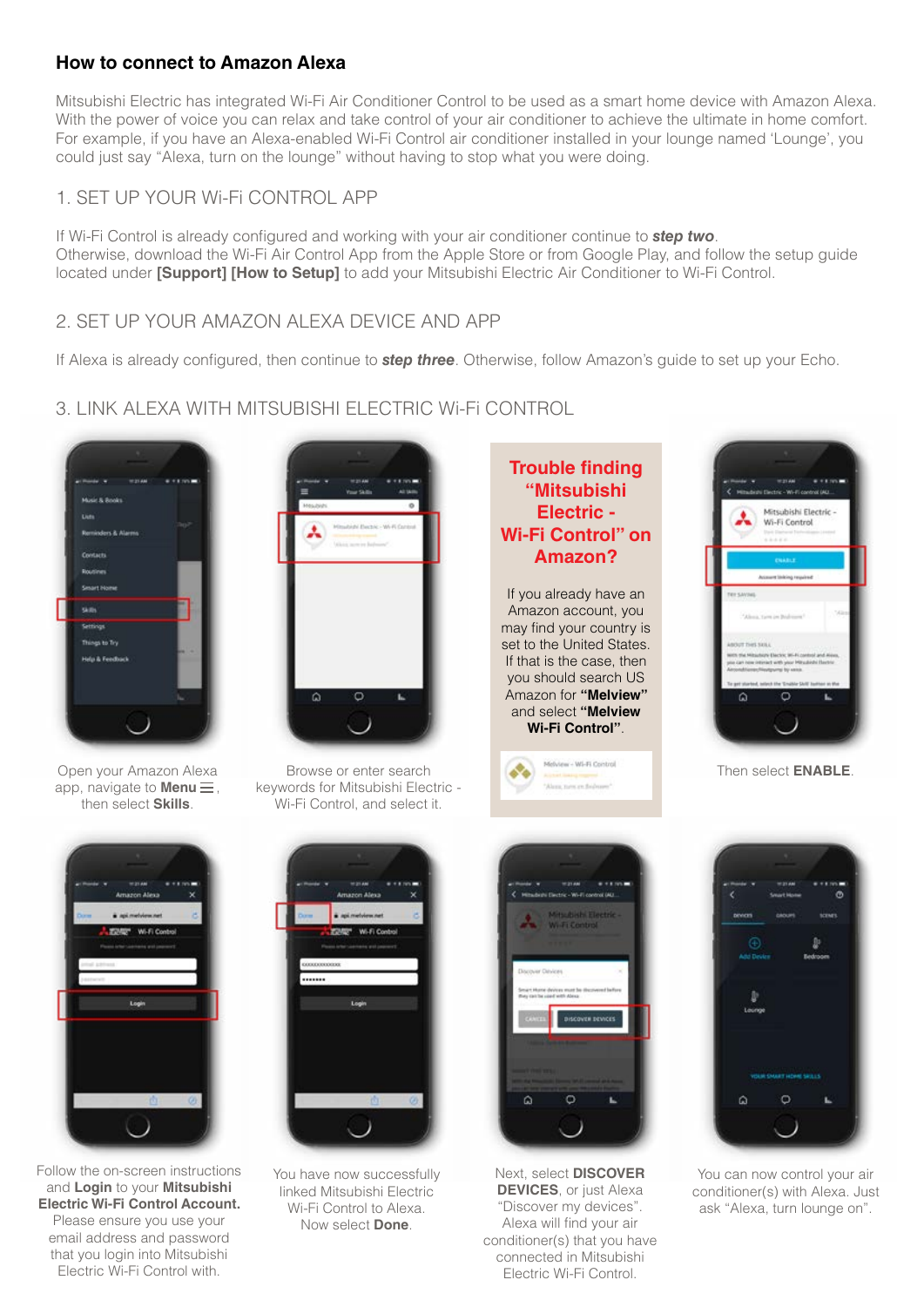#### **Naming your air conditioner in the Wi-Fi Control App**

Your air conditioner will have a name that you originally chose when you setup the Wi-Fi Control App.

This name can be found at the top of the Wi-Fi Control App **[Control unit]** screen if you have one unit.

If you have multiple units connected you can find the name under the **[View all units]** screen.

If you have not renamed your air conditioner in the Wi-Fi Control App, the default name to use is "Thermostat" ("Alexa, turn on Thermostat").

If this is the first time downloading and setting up the Wi-Fi Control App you will need to name your air conditioner in the **[Edit this unit]** screen.

#### **Renaming your Alexa Discovered Air Conditioner**

If you wish to rename your air conditioner, please do so in the Wi-Fi Control App.

Next ask "Alexa, discover new devices" or use the Amazon Alexa App and select **[Add Device]** in the Smart Home section.

This will update any changes to device names and/or find new devices.

**Important:** never rename the air conditioner in the Amazon Alexa App, as this will cause the two apps namiing to be out of sync.

#### **Unlinking Wi-Fi Control from Alexa**

If you wish to unlink the Wi-Fi Control App account please do so in the Amazon Alexa App.

Navigate to **[Skills]**, select **[Your Skills].** Choose the Wi-Fi Control skill and then select **[Disable Skill]**. Your account will now be unlinked.







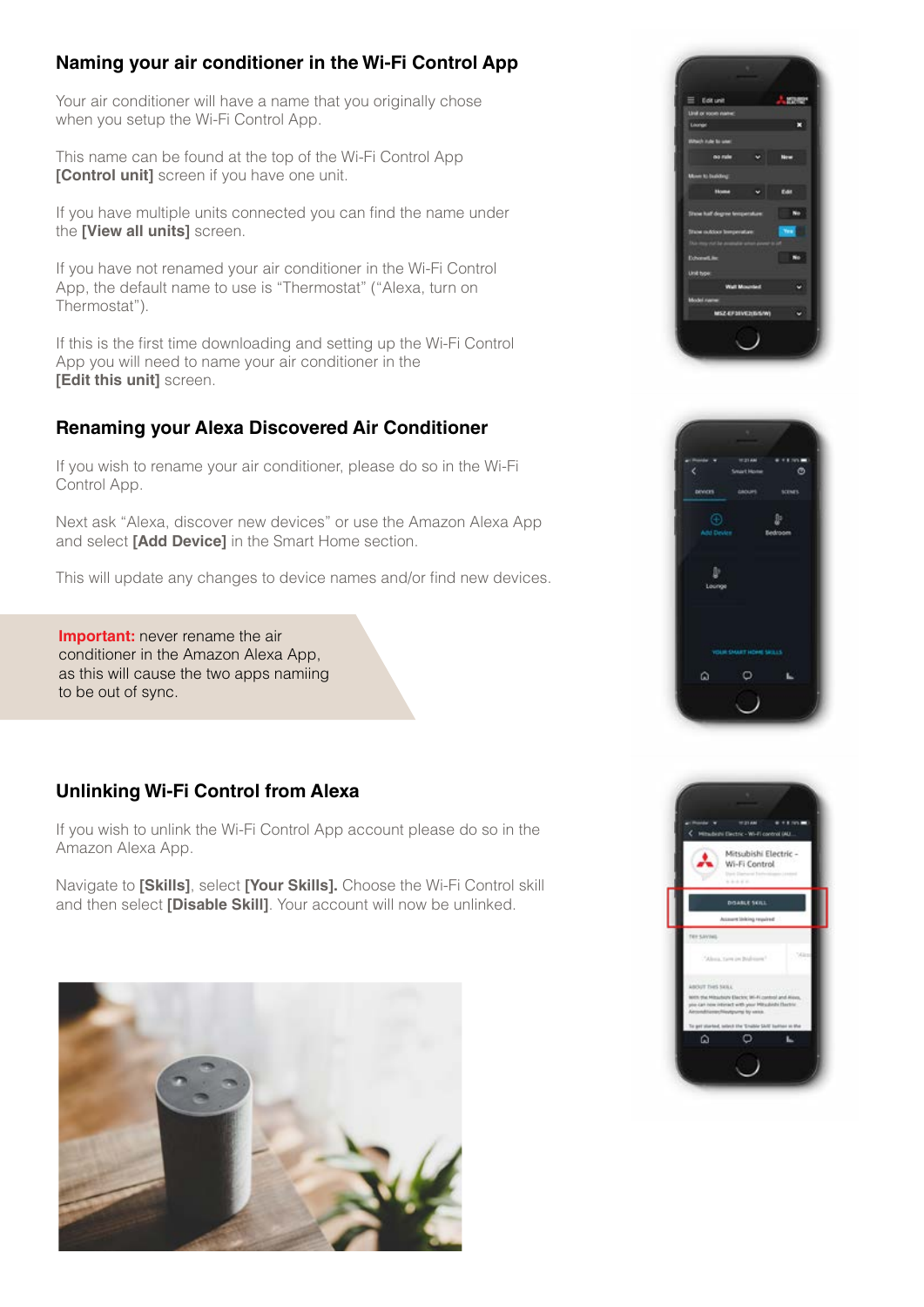

#### **What is Google Assistant?**

Google Assistant is Google's voice-controlled smart assistant.

Your Google Assistant extends to help you across devices, like Google Home, your phone, and more.

With a Google Home smart speaker and "Hey, Google" voice commands, you can ask to play music, hear the news, check weather, control smart home devices, and more.

To use Google Assistant to control your smart home devices you will need a Google Home smart speaker.

Just ask your Google Assistant... *"Hey Google, turn on the lounge to 24" "Hey Google, what is the lounge set to?" "Hey Google, set the lounge to 21" "Hey Google, turn off the lounge"*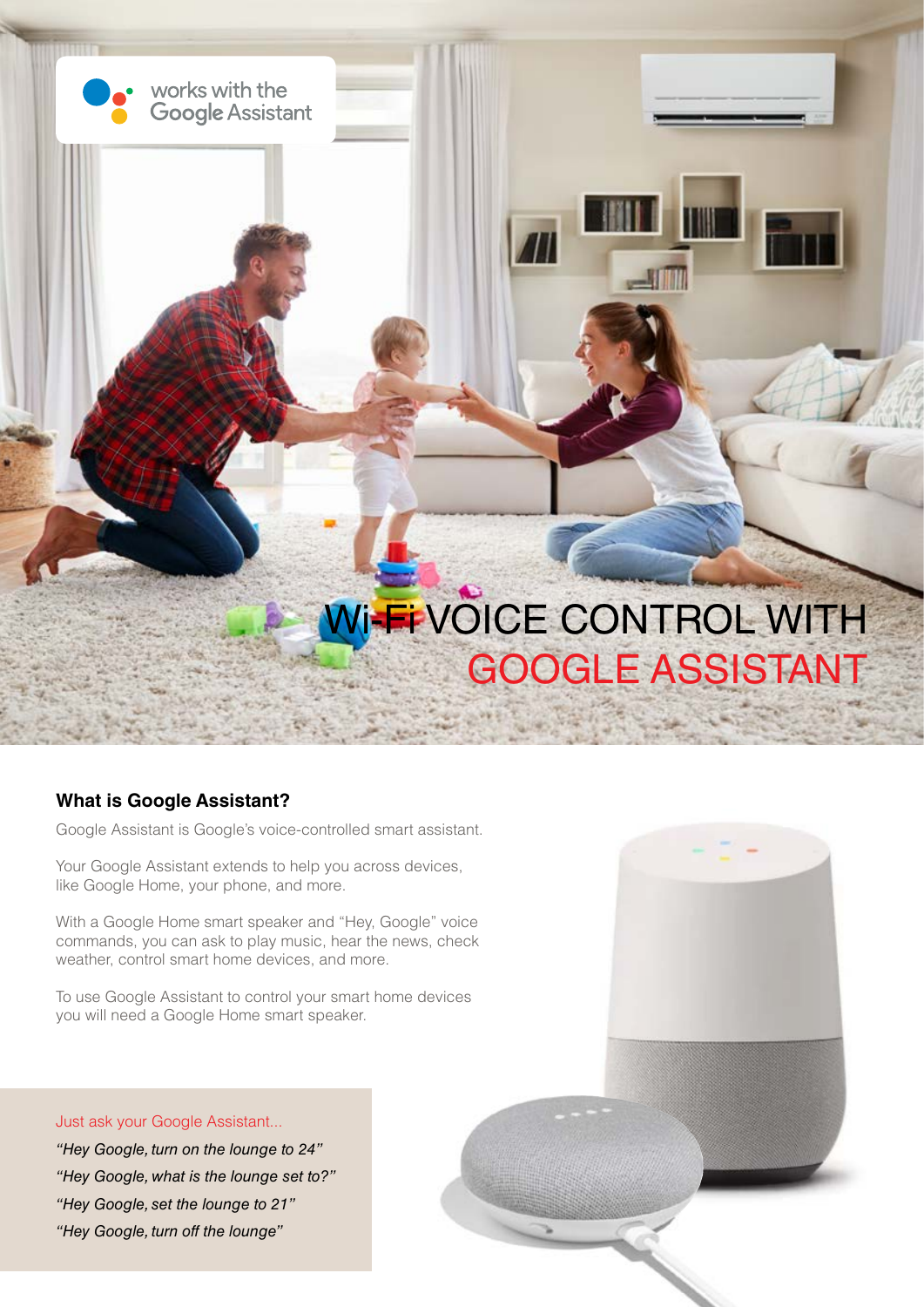#### **How to connect to Google Assistant**

Connecting your Wi-Fi Control to Google Assistant is easy; simply follow the below instructions to unlock voice controlled comfort.

#### 1. SET UP YOUR Wi-Fi CONTROL APP

If Wi-Fi Control is already configured and working with your air conditioner continue to *step two*. Otherwise, download the Wi-Fi Control App from the Apple Store or from Google Play, and follow the setup guide located under **[Support] [How to Setup]** to add your Mitsubishi Electric Air Conditioner to Wi-Fi Control.

#### 2. SET UP YOUR GOOGLE HOME DEVICE AND APP

If Google Home is already configured, then continue to *step three*. Otherwise, follow Google's guide to set up your Google Home device.

#### 3. LINK GOOGLE HOME WITH MITSUBISHI ELECTRIC Wi-Fi CONTROL





Select the **[Set up device]**  button.







Browse for Mitsubishi Electric - Wi-Fi Control, and select it.

#### **Trouble finding "Mitsubishi Electric - Wi-Fi Control" in Google Assistant?**

app and select the **[Add]**  button.

> Then you should try searching for the US Listing for **"Melview"**  and select **"Melview Wi-Fi Control"**.





Follow the on-screen instructions and log into your Mitsubshi Electric Wi-Fi Control Account. Please ensure you use your email address and password that you login into Mitsubishi Electric Wi-Fi Control with.



You now have successfully linked Mitsubishi Electric Wi-Fi Control to Google Home. Your air conditioner(s) can be assigned to a room.



You can now control your air conditioner(s) with Google Home. Ask your Assistant "Hey Google, turn Lounge AC on".